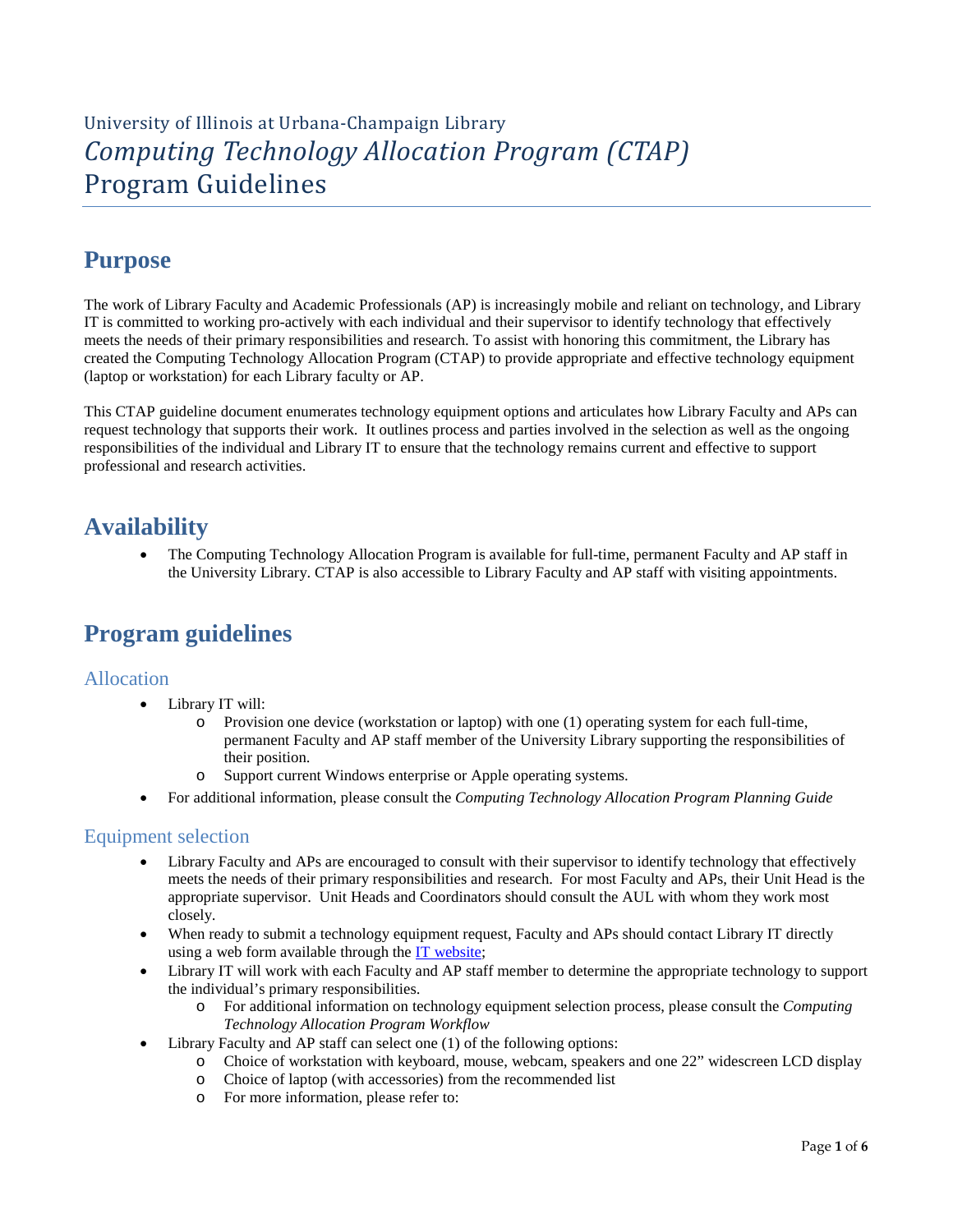- *Appendix A – Device Support*
- *Appendix B – Device Standards*
- Additional technology needs
	- o Additional or unique responsibilities of a position (new or existing) may require technology equipment beyond the options provided for most Library Faculty and AP staff
	- o The Unit Head is responsible for working with the incoming or incumbent employee, the associated AUL, and IT to identify needs and coordinate the 'startup package' that sufficiently meets the needs of the position. If costs exceed supported costs for the device category (see Appendix B), the incoming or incumbent employee's associated AUL will need to identify and approve funding for the cost difference.

## Hiring

- For new positions and vacancies, Library IT will provide a standard workstation configuration before Faculty and staff begin employment. Faculty and AP staff are encouraged to complete a CTAP request form as soon as they investigate and establish technology needs for their position.
- Library administration, as representative of the hiring party, will notify Library IT and the Unit Head of a candidate's start date as soon as possible after an offer has been accepted to coordinate standard technology equipment installation prior to the candidate's arrival.

## Technology equipment change request

- Technology equipment is allocated with the understanding that it will meet the needs of the faculty or AP until it is refreshed as part of a regular replacement cycle (every 3 years for a laptop, 5 years for a workstation).
- As position responsibilities change and evolve, Library faculty and APs can submit requests to Library IT using a web form available through the [IT website](https://www.library.illinois.edu/staff/it/equipment/ctap/) to review and revise technology equipment allocation.
- Library IT will review submitted requests with the AP/faculty member, their supervisor or Unit Head, and Library Administration.

### **Grants**

- After confirming allowable use of grant funds for a specific call/funding body, Faculty and staff applying for grants should work with Library IT during proposal development to ensure the technology equipment provisioned meets or exceeds the requirements of the grant, and are compatible with existing Library systems
- Technology resources procured by grants are typically subject to the same requirements guiding the allocation of Faculty and staff technology equipment.

## Replacement and end of life

- Library IT is responsible for:
	- o Carrying out the annual review of technology equipment and determining timelines for equipment upgrade, replacement, or retirement
	- o Providing timely and informative communication to Library Faculty and APs regarding the process of technology equipment changes
- Library Faculty and APs are responsible for working with Library IT to appropriately manage the lifecycle of University technology resources

# **Program statements**

## Procurement and Provisioning

• All division, unit and individual requests for technology equipment and software purchased with funds managed by the University Library must be reviewed prior to purchase with Library IT. Funding sources include state, grant, revenue, and unrestricted funds.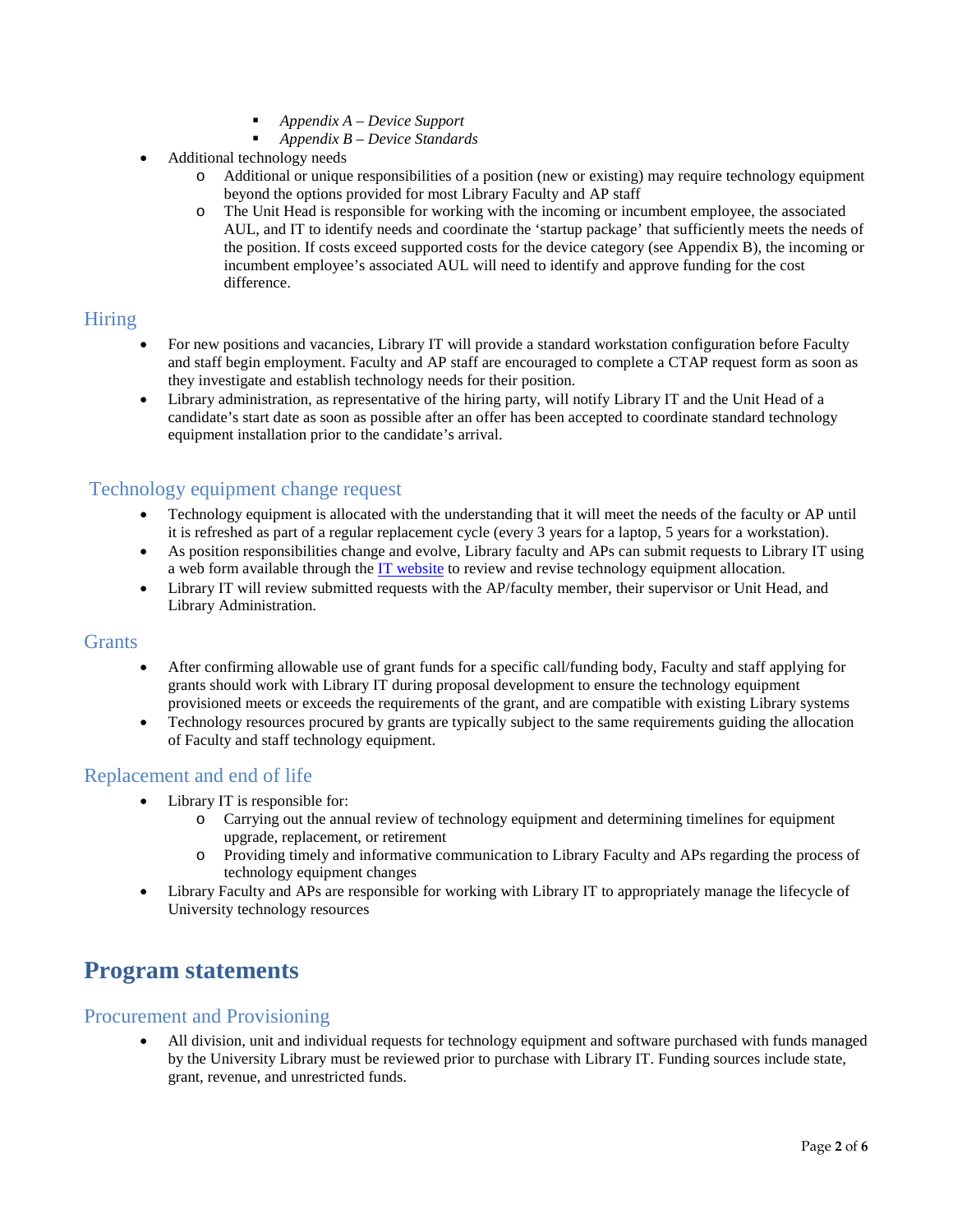• Acquisition, implementation, transfer and retirement of technology equipment will be coordinated by Library IT. Examples include, but are not limited to: workstations, laptops, tablets, software, licensing, support contracts, and IT-related supplies.

## Ownership and Use

- All equipment acquired with funds connected to the University is considered University property; shall receive property tags managed by Library Facilities; and shall be regularly accounted for by University business, facilities, and IT systems.
- Technology equipment is allocated to Library Faculty and staff to enable effective contributions to the missions of the University and Library. Devices are expected to be used to fulfill work-related responsibilities.

### Maintenance and Repair

- Library IT is responsible for procurement, delivery, maintenance and updates of Library technology equipment, including hardware (new and replacement), operating system and software patches and updates, and end point management and mobile device management solutions.
- Library Faculty and staff are expected to:
	- $\circ$  responsibly steward the condition of the equipment provided through its intended lifecycle  $\circ$  work pro-actively with Library IT to maintain, repair or replace equipment
	- o work pro-actively with Library IT to maintain, repair or replace equipment
	- o notify Library IT in the event of accidental damage to or malfunctioning condition of allocated technology equipment

## Lost or Stolen Equipment

- Library Faculty and staff are expected to provide Library IT with timely notification (within 2 business days) via trouble ticket if allocated technology equipment is lost or stolen.
- In the event of lost or stolen technology equipment, Library Faculty and staff are expected to file a police report with the local authorities.
- Library IT will coordinate processes for lost or stolen equipment with Facilities and University Police.

## Equipment Lifecycle

- Library IT will:
	- o regularly research, review and recommend configurations for technology equipment which are serviceable, manageable, and meet or exceed use requirements for Library Faculty and staff
	- o at a minimum, provide hardware and software support for equipment through the end of warranty
	- monitor and manage equipment lifecycle replacement based on warranty and effective performance
- Library Faculty and staff are expected to provide timely feedback via trouble ticket submission when technology equipment no longer meets work-related needs or is no longer needed

# **Contacts**

- Library administration sponsor:
	- o Chris Prom, AUL
- Library IT sponsor:
	- o Tracy Tolliver, Director of Library IT
- Library IT contacts:
	- o Jim Dohle Director, IT Production Services
	- o Lee Galaway -- Manager, Workstation and Network Support
	- o Megean Osuchowski -- Help Desk Coordinator
	- o JP Goguen IT Specialist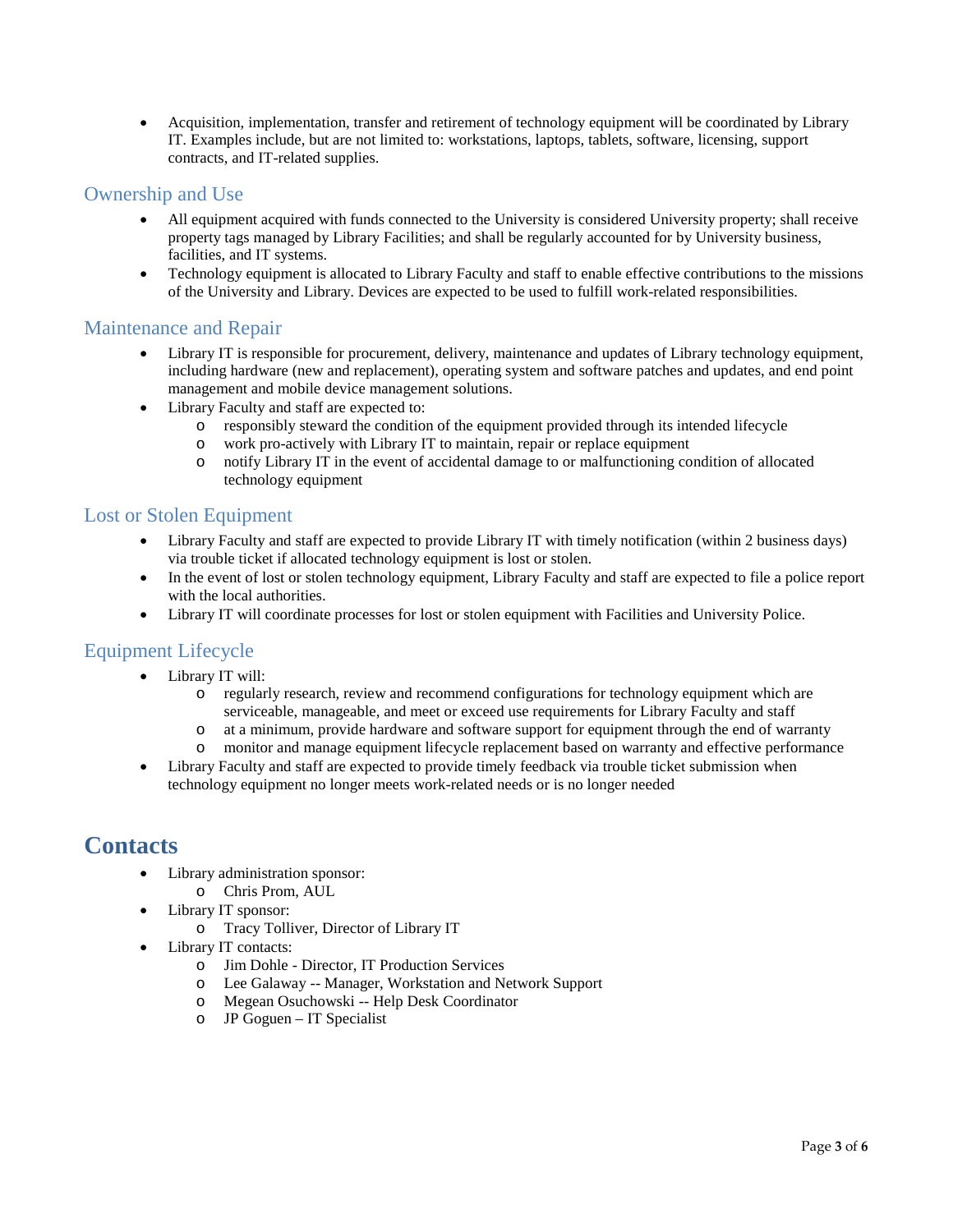# **Update Log**

| $\bullet$ | Draft $1$ :       | 03/06/14 | <b>JPD</b>                  |
|-----------|-------------------|----------|-----------------------------|
| $\bullet$ | Draft 2:          | 06/09/14 | <b>JPD</b>                  |
| $\bullet$ | Draft 3:          | 08/18/14 | <b>JPD</b>                  |
| $\bullet$ | Draft 4:          | 08/27/14 | <b>JPD</b>                  |
| $\bullet$ | Draft $5$ :       | 09/11/14 | <b>JPD</b>                  |
| $\bullet$ | Draft 6:          | 09/29/14 | <b>JPD</b>                  |
| $\bullet$ | Draft 7:          | 10/20/14 | <b>JPD</b>                  |
| $\bullet$ | Final $(v 1.0)$ : | 09/01/15 | <b>JPD</b>                  |
| $\bullet$ | Final $(v 2.0)$ : | 01/24/19 | JPD (Approved, CJP 2/14/19) |

# **Appendices**

## **Appendix A – Device Support**

#### Apple

- o Hardware support: Library IT coordinates warranty hardware support with UIUC campus Apple Certified Macintosh Technicians
- o Sample uses of Apple devices: productivity software, audio/video editing, digitization and media processing; UNIX/BSD operations
- o **Known limitations**: intermittent reliability and functionality issues with campus unified communications system (Microsoft Lync/Skype for Business) and sometimes Microsoft Outlook, incompatible with Voyager integrated library system applications as well as Aeon and ILLiad clients

#### HP and Lenovo

- o Hardware support: Library IT coordinates warranty hardware support with HP and Lenovo
- Sample uses of HP and Lenovo devices: productivity software including Adobe Create Cloud Suite and Microsoft Office, campus unified communications system (Microsoft Skype for Business), Voyager integrated library systems applications, Aeon, ILLiad, Ares clients
- o **Known limitations**: lack of native support for UNIX/Linux applications

## **Appendix B – Device Categories**

### **Workstation**

- **Supported cost: up to \$1,300.00**
- Standard configuration (January 2019):
	- o Ultra-slim desktop/Mini
		- Examples: HP Elitedesk 800 series USDT/Mini; Lenovo ThinkCentre M series "Tiny"
		- Windows 10 Professional (x64), Intel i5 processor, 8 GB RAM, 500 GB HDD
		- HP 22"class widescreen LCD display (x1), keyboard, mouse, web camera, speaker bar
- Optional configurations (January 2019):
	- o Mid-size tower/Small form factor desktop
		- Examples: HP EliteDesk 800 series CMT; Lenovo ThinkCentre M series SFF
		- Purpose: software development or digitization/media processing
		- Windows 10 Professional (x64), Intel i7 processor, 16 GB RAM, 500 GB- 1 TB Hard Drive
		- HP 22"class widescreen LCD display (x1), keyboard, mouse, web camera, speaker bar
	- o Multiple displays connected to workstation
		- Purpose: multiple simultaneous application access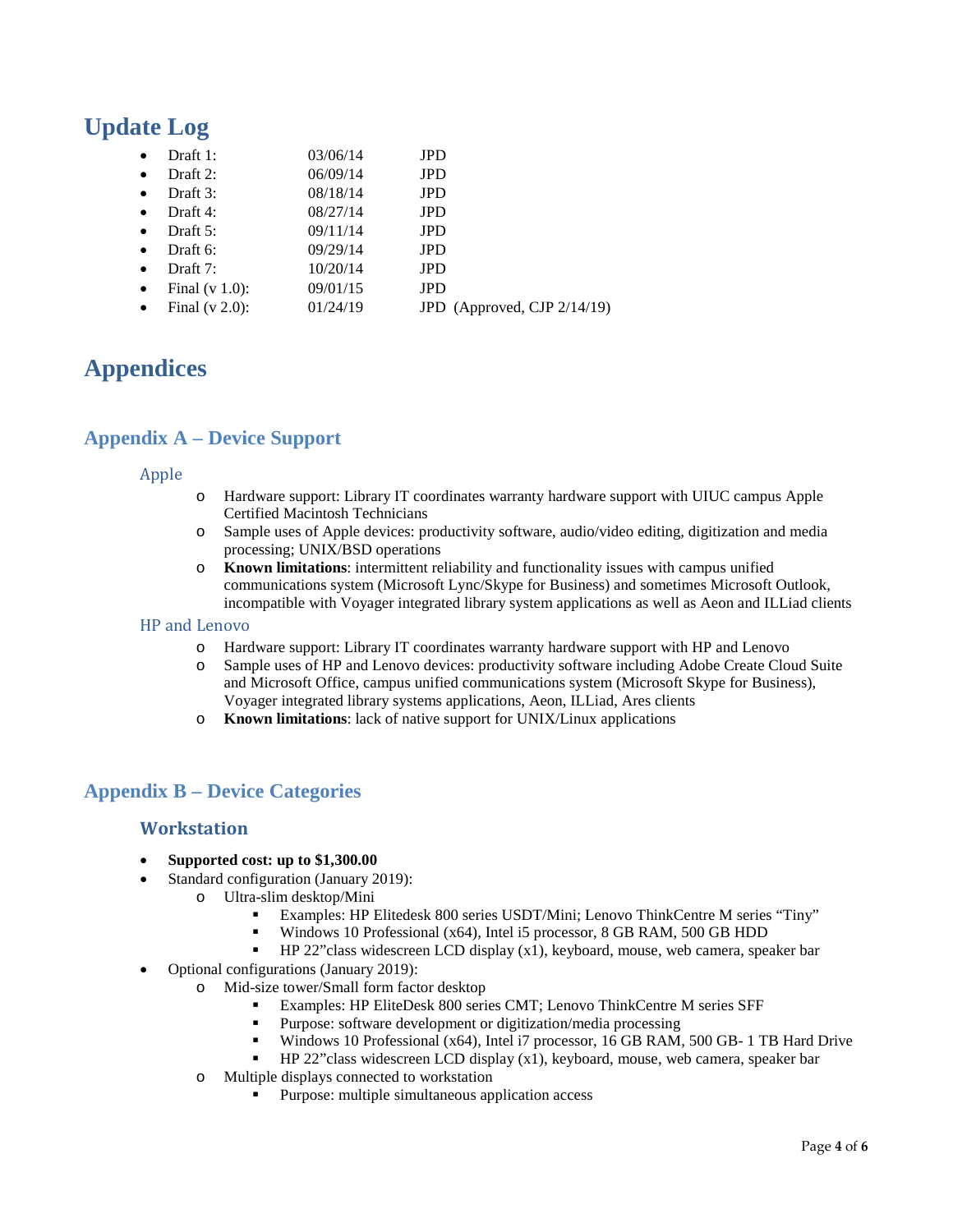- $\blacksquare$  HP 22" class widescreen LCD display (x2)
- Warranty note: all HP and Lenovo workstations are specified with a 5 year HP parts and labor warranty
- For additional information, please consult the *Computing Technology Allocation Program Planning Guide*

### **Laptop**

- **Supported cost: up to \$2,000.00**
- Standard specification (January 2019):
	- o Current Windows (x64), Apple OSX<br>
	o Intel i5 processor, 8 GB RAM, ~512
		- o Intel i5 processor, 8 GB RAM, ~512 GB SSD HDD<br>
		o Notes:
	- Notes:
		- Includes HP 22" class widescreen LCD display, keyboard and mouse
		- Includes vendor-specific dock for Lenovo and HP laptops
		- Apple does not offer a vendor-specified dock for MacBook and MacBook Pro laptops
- Recommended options (see lapto[p guide](https://www.library.illinois.edu/staff/wp-content/uploads/sites/24/2017/07/TAP_LaptopGuide_2018.pdf) within CTAP [website](https://www.library.illinois.edu/staff/it/equipment/ctap/) for more information)
	- o Lenovo
		- Thinkpad X, T, or Yoga series
		- $\blacksquare$  12.5-14" display
		- Examples: X280, T480, Yoga 380
	- o HP
- Elitebook 800 or x series
- 13-14" display
- Examples: Elitebook 830 G5, 840 G5, x360
- o Apple
	- Macbook Pro or MacBook series
	- 12-13" display
	- Examples: 13" Macbook Pro or 12" Macbook
- Warranty note:
	- o laptops require 3 year parts and labor warranty
	- o 3 year accidental damage coverage will be included whenever possible
- For additional information, please consult the *Computing Technology Allocation Program Planning Guide*

## **Appendix C – Tablet Support**

- On a case-by-case basis, tablets may be considered for specific responsibilities and allocated following consultation between the Faculty or AP staff making the request, Library IT and supervisor.
	- Scenario:
		- o Faculty or AP staff member identify a tablet as a work-related need
		- o Faculty or AP staff work with supervisor and Library IT to best address the need
	- Library IT support:
		- o Type & OS: any supported by the Urbana campus mobile device management (MDM) solution (January 2019: [Airwatch/Workspace ONE\)](https://techservices.illinois.edu/services/workspace-one-airwatch/details)
		- o Cost per device: less than or equal to \$600
		- o Warranty: 1 year
		- o Lifecycle expectation: 3 years
	- Available options (review date: 01/19)
		- o Apple iPad (32GB WiFi)
		- o Lenovo Thinkpad 10 (64 GB WiFi)